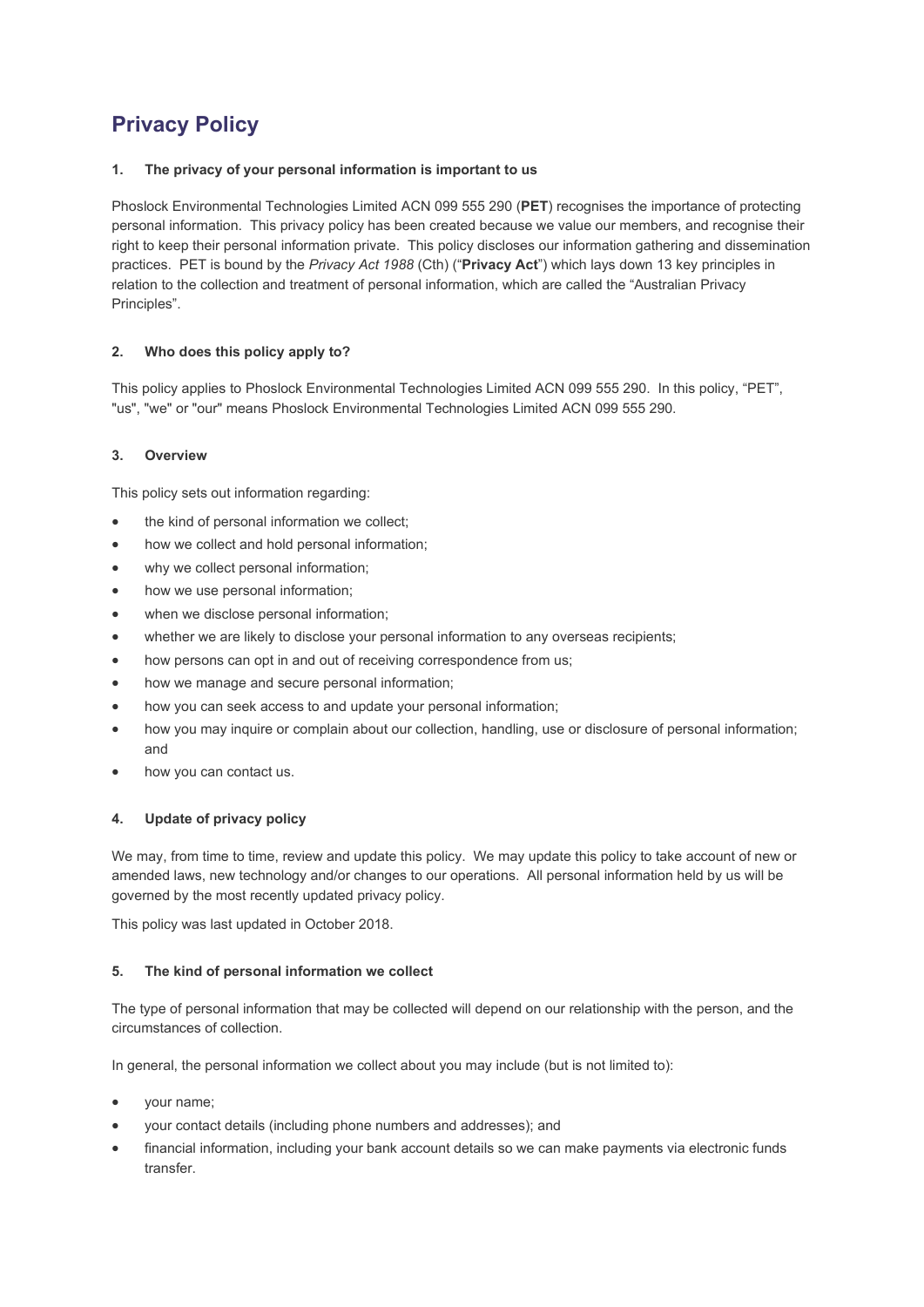We may also collect data relating to your activity on our websites (including IP addresses and details of actual pages visited and services accessed) via tracking technologies such as cookies. You should be aware that by agreeing to this policy, you are accepting that out websites may write cookies onto your hard disk or read cookie files created by other websites. In addition, we may collect information from you when you respond to a survey.

In respect of employees, contractors, potential employees, potential contractors and work experience persons we may collect personal resumes, third party references, bank details, superannuation details, tax file numbers, emergency contact details and employee or contractor records. We may also conduct criminal checks on individuals who commence employment or a contracting arrangement with us. This search is held on our employee or contractor file.

# **6. Who do we collect personal information from?**

In the course of providing services we may collect personal information from:

- investors:
- web users:
- financial planners;
- persons who seek products or services from us;
- share registries;
- media sources:
- research houses:
- stockbrokers:
- potential investors;
- contractors and potential contractors; and
- employees, potential employees and work experience persons.

## **7. How we collect personal information**

How we collect personal information will largely depend upon whose information we are collecting. If it is reasonably practical to do so, we collect personal information directly from you. We may also collect personal information about you from a variety of other independent sources, including from advertisers, mailing lists, recruitment agencies, contractors and business partners.

We may collect your personal information when you:

- have a face to face meeting with our staff and/or officers;
- attend our presentations;
- attend conferences where we are presenting;
- request to receive a newsletter from us;
- request to receive information from us;
- register with us as a shareholder;
- provide a product or service to us;
- obtain a product or service from us;
- complete a survey or questionnaire;
- enter a competition or event:
- contribute to a fundraising event;
- participate in our services (including add reviews, blog, forum or chat room messages or comments in any elements of our website that permit user-generated content);
- communicate with us by e-mail, telephone or in writing (for example if you contact us to seek information, make a complaint or provide feedback);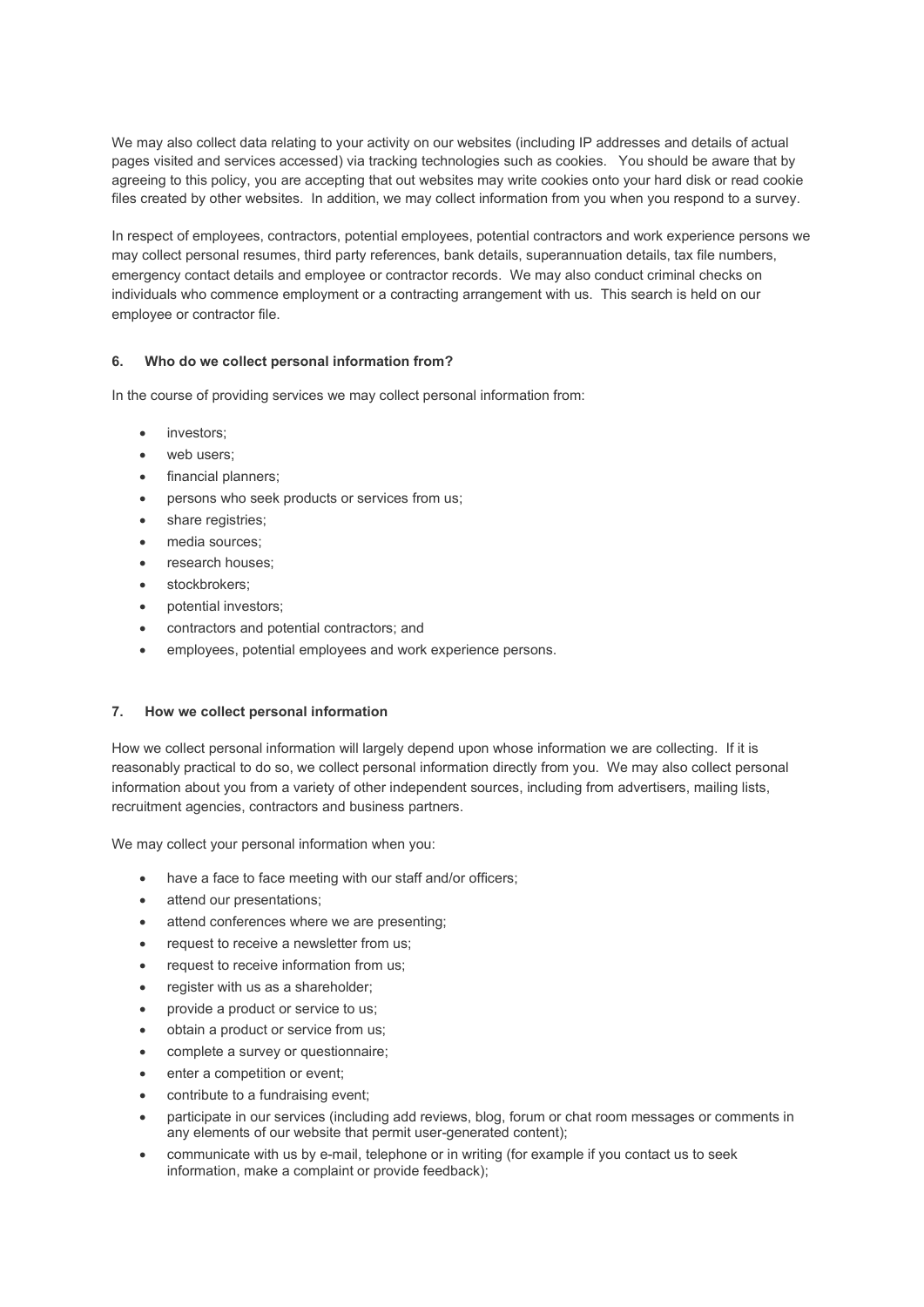- apply for work experience with us;
- apply for employment with us;
- accept an offer of employment; or
- enter into a contract with us.

If, at any time, you provide us with personal or other information about someone other than yourself, you warrant to us and to our related bodies corporate that you have that person's consent to provide such information for the purpose specified.

## **8. Gathering and combining personal information**

Improvements in technology enable organisations to collect and use personal information to get a more integrated view of investors, and to allow them to provide better products and services to investors. We may combine information made available from a variety of sources. This enables us to analyse the data in order to gain useful insights which can be used for the purposes mentioned in this privacy policy.

## **9. Unsolicited Information**

Sometimes we may be provided with your personal information without having sought it through our normal means of collection. We refer to this as "unsolicited information". Where we collect unsolicited information we will only hold, use and or disclose that information if we could otherwise do so had we collected it by normal means. If that unsolicited information could not have been collected by normal means then we will destroy, permanently delete or de-identify the information as appropriate.

## **10. Why we collect personal information**

The primary purpose for which we collect information about you is to establish your identity and to provide you with products and services you have requested. We also collect information about you for the purposes outlined below in section 11 of this policy.

We may state a more specific purpose at the point we collect your information.

If you do not provide us with the information that we request, we may not be able to provide you with our products or services. For example, if you do not register as a member of a website, you will not be able to access features or services that are reserved for members only.

## **11. How we use your personal information**

In addition to the primary purpose outlined above, we may use the personal information we collect for the purposes set out below, and you consent to us using your personal information for those purposes:

- to provide you with news and information about our products and services;
- to send marketing and promotional material that we believe may interest you. This material may relate to any of PET's businesses or a third party business which we believe may be of interest to you;
- for purposes necessary or incidental to the provision of goods and services to you;
- to personalise and customise your experiences:
- to manage and enhance our products and services;
- to communicate with you, including by email, mail or telephone;
- to conduct competitions or promotions on behalf of PET and selected third parties;
- to verify your identity;
- to investigate any complaints about or made by you, or if we have reason to suspect that you are in breach of any of our terms and conditions, or that you are or have been otherwise engaged in any unlawful activity;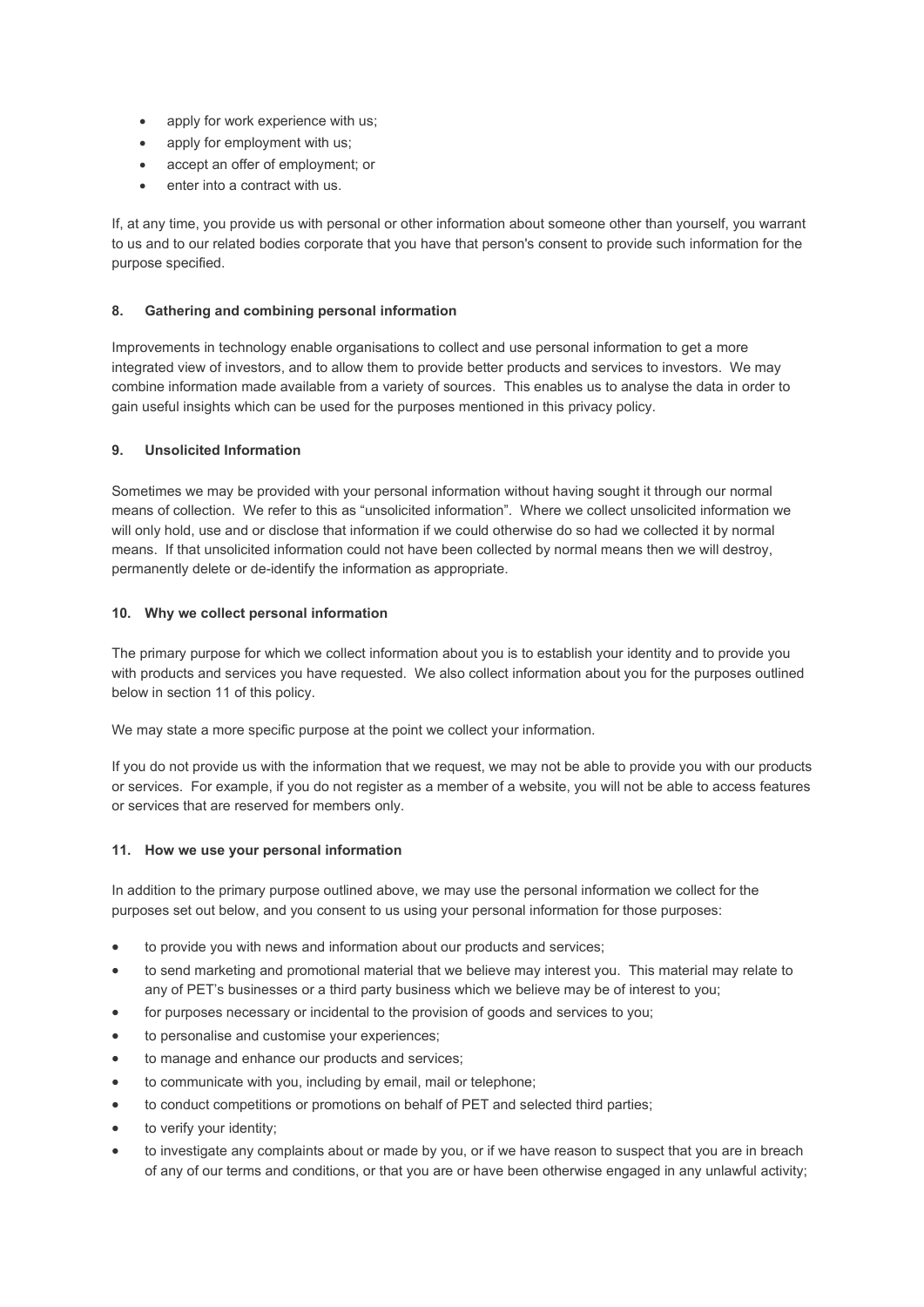- as required or permitted by any law (including the Privacy Act);
- in the case of employees:
	- o to pay your wages and employee entitlements; and
	- o to manage your employment relationship with us;
- in the case of contractors:
	- o to pay your contractors fee; and
	- o to manage your contractor relationship with us.

Data relating to your activity on our websites (including IP addresses, details of actual pages visited and services accessed) and data collected when you respond to a survey is generally used to report statistics, analyse trends, administer and maintain our services and website, diagnose problems and target and improve the quality of our products and services. To the extent this information does not constitute personal information (as defined in the Privacy Act), the Australian Privacy Principles do not apply, and we may use this information for any purpose and by any means whatsoever.

We generally advise you not to publish or communicate personal information, or at least limit the personal information that you publish or communicate, to the public via online services such as in our forums or blogs (**Non-Confidential Information**). You acknowledge that we cannot control any third party collection or use of your Non-Confidential Information. You agree that we may use and disclose Non-Confidential Information for any purpose and by any means whatsoever.

We may also need to collect personal and sensitive information in order to comply with our legal obligations, such as the Anti-Money Laundering and Counter-Terrorism Financing laws, under the *Anti-Money Laundering and Counter-Terrorism Financing Act 2006* (Cth).

## **12. Sensitive Information**

We only collect sensitive information reasonably necessary for one or more of the uses specified in this privacy policy if we have the consent of the individuals to whom the sensitive information relates, or if the collection is necessary to lessen or prevent a serious threat to life, health or safety, or required for another permitted general situation (as defined in Section 16A of the Privacy Act).

## **13. When we disclose your personal information**

We may disclose personal information, and you consent to us disclosing your personal information, to related bodies corporate (as defined in the *Corporations Act 2001*) of PET (in which case, your personal information will be collected, used, disclosed, managed and stored in accordance with this privacy policy).

It may be necessary for us to disclose your personal information to certain third parties in order to assist us with one or more of our functions or activities, or where permitted or required by law. You consent to us disclosing your personal information, to third parties which may include:

- third parties engaged by us to perform functions, or provide products and services on our behalf, such as:
	- o newsagents;
	- o entities that process credit card information;
	- o entities that conduct mail outs;
	- o debt collection companies;
	- o auditors and insurers;
	- o advisors and lawyers;
	- o stockbrokers;
	- o share registries;
	- o other entities to whom we outsource certain functions for example information technology support;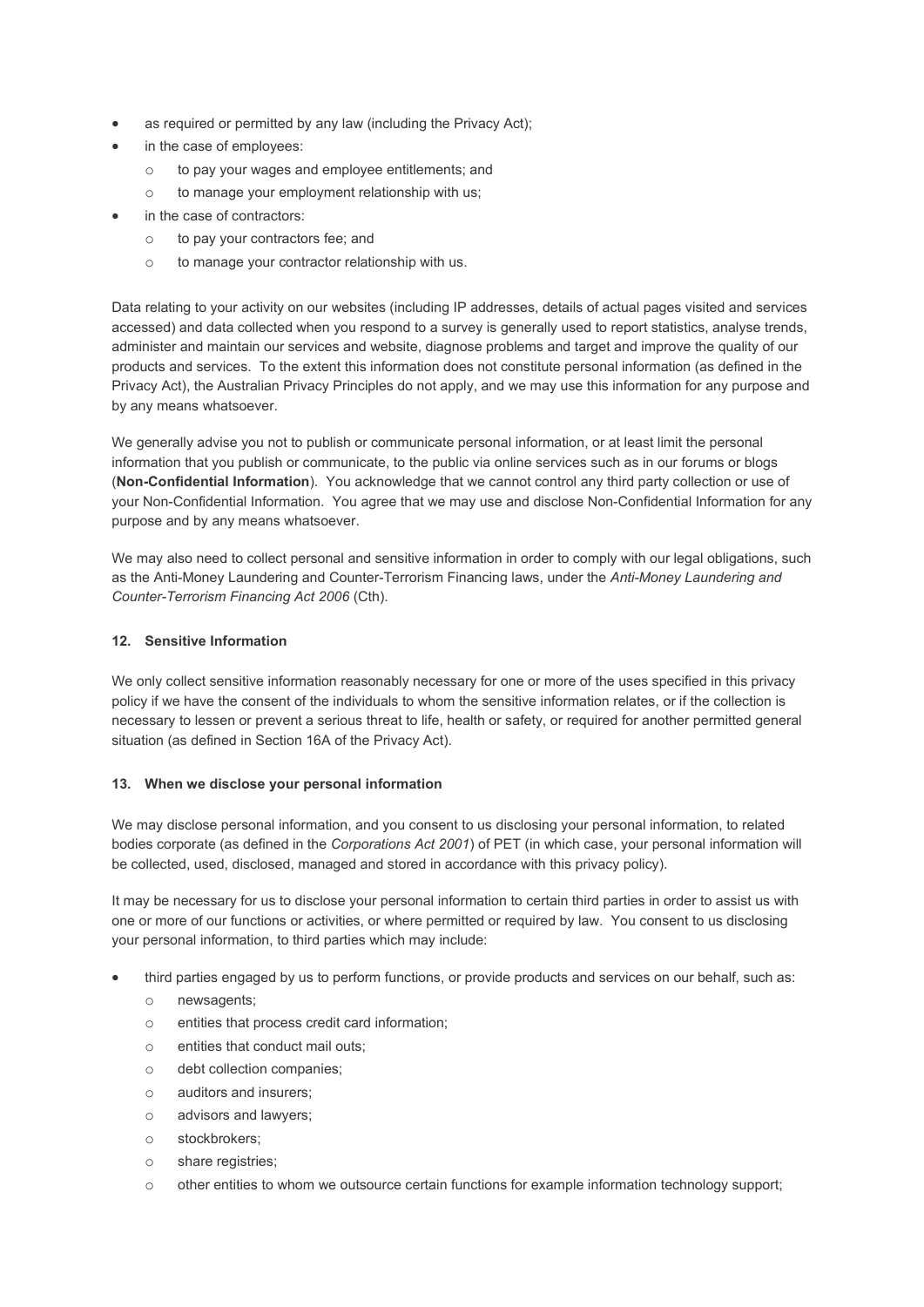- marketing, research and advertising entities;
- our agents, business partners and joint venture entities or partners;
- entities that sponsor or promote competitions that we conduct or promote;
- third parties authorised by you to receive information held by us;
- entities established to help identify illegal activities and prevent fraud;
- Government and law enforcement agencies and regulators;
- courts of law; and/or
- parties that propose or agree to purchase all or part of our business.

We may disclose your personal information from time to time, if one or more of the following apply:

- you have consented;
- you would reasonably expect us to use or disclose your personal information in this way;
- we are authorised or required to do so by law;
- where disclosure will lessen or prevent a serious threat to the life, health or safety of an individual or to public safety;
- where another permitted general situation applies (as defined in Section 16A of the Privacy Act); or
- where disclosure is reasonably necessary for a law enforcement related activity.

## **14. Cross-border disclosure of personal information**

Personal information may be sent by us to overseas entities such as service providers located overseas, which may include technology and internet service providers, data storage providers and digital mail providers who send communications on our behalf.

We may transfer personal information to a foreign recipient (including when an overseas entity accesses the information in Australia), only if:

- we reasonably believe that:
	- $\circ$  the recipient is subject to law, or a binding scheme, that has the effect of protecting the information in a way that, overall, is at least substantially similar to the Australian Privacy Principals; and
	- o there are mechanisms that the individual can access to take action to enforce that protection of the law or binding scheme; or
- the disclosure is required or authorised by or under an Australian law or a court/tribunal order; or
- the transfer is necessary for the performance of a contract with the individual (from which the information was collected); or
- the transfer is for the benefit of the individual (and the other Australian Privacy Principal requirements are met); or
- if the individual consents to the transfer.

When disclosure is to be made to a known overseas entity, we will take reasonable steps to assess the privacy laws of the country where information will be disclosed to determine whether the overseas recipient is required to comply with privacy laws that are at least as stringent as the Australian Privacy Principals requirements in relation to information. We may enter into a written contract with the overseas recipient to enable us to enforce protection of the personal information that we provide to the overseas recipient, and ensure that the overseas entity does not breach the Australian Privacy Principals.

#### **15. Opting in or out**

At the point we collect information from you, you may be asked to "opt in" to consent to us using or disclosing your personal information. For example, you may be asked to opt-in to receive further information or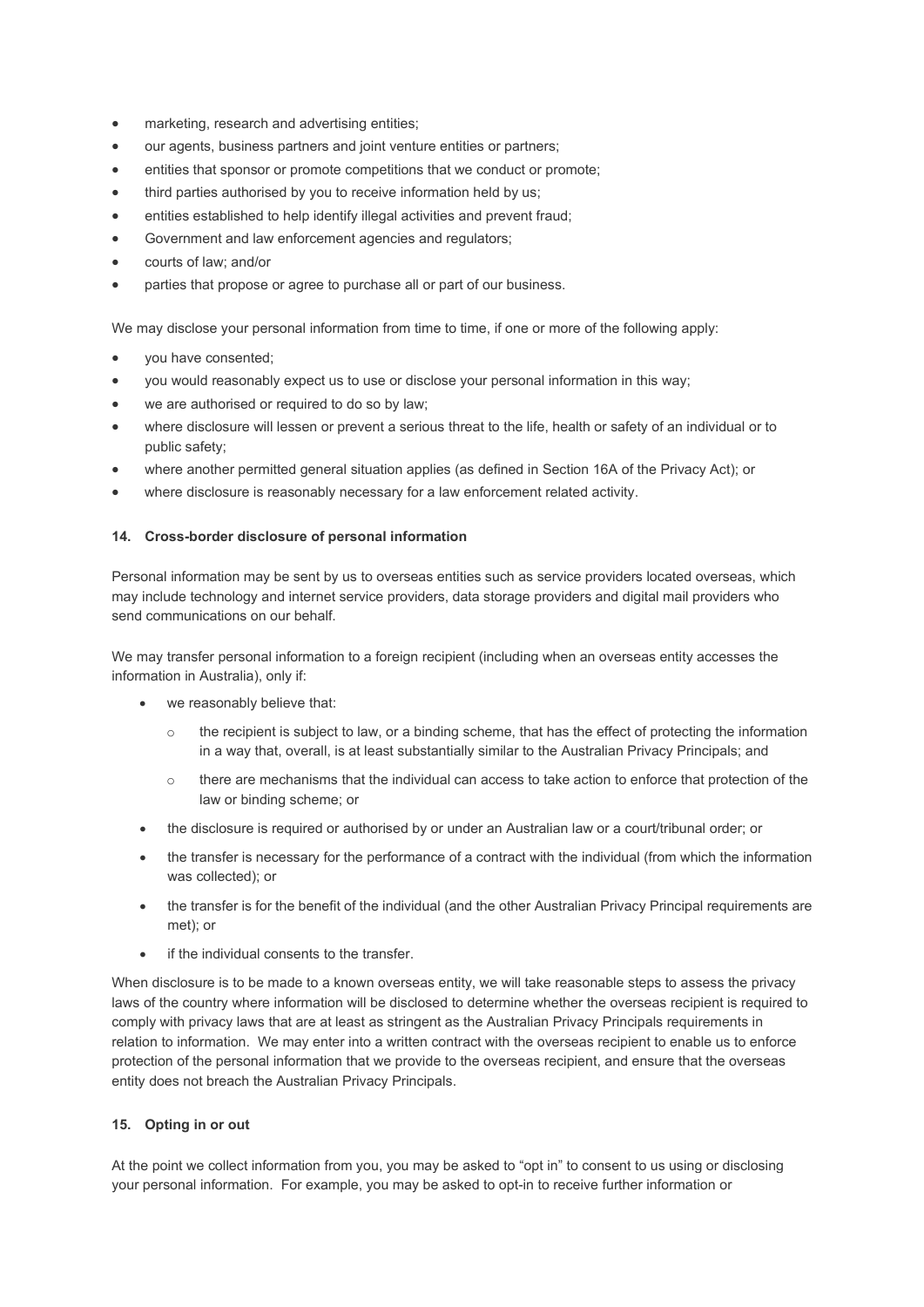communications from our advertisers and supporters which do not fall into one of the categories described above.

You will generally be given the opportunity to "opt out" from receiving communications from us or from third parties that send communications to you in accordance with this policy. For example, you will be given the option to unsubscribe from e-newsletters and other marketing or promotional material sent by us. You may "opt out" from receiving these communications by clicking on an unsubscribe link at the end of an email.

If you receive communications purporting to be connected with us or our services that you believe have been sent to you other than in accordance with this policy, or in breach of any law, please contact PET using our contact details set out below.

#### **16. Management and security of personal information**

We store personal information in a variety of formats including on databases, in hard copy files and on personal devices, including laptop computers.

The security of your personal information is of paramount importance to us.

Other than in relation to Non-Confidential Information, we will take all reasonable steps to protect the personal information that we hold from misuse, loss, unauthorised access, modification and disclosure. Some of the measures implemented by us to secure personal information include using firewalls, standard software protection programs, password access protections, secure servers and encryption of credit card transactions. Personal information is only accessible by officers and employees of PET on a need to know basis.

However, you acknowledge that the security of online transactions and the security of communications sent by electronic means or by post cannot be guaranteed. You provide information to us via the internet or by post at your own risk. We cannot accept responsibility for misuse or loss of, or unauthorised access to, your personal information where the security of information is not within our control.

Our website may contain links to other websites. You acknowledge that we are not responsible for the privacy or security practices of any third party (including third parties to whom we are permitted to disclose your personal information in accordance with this policy or any applicable laws). The collection and use of your information by such third party/ies may be subject to separate privacy and security policies.

If you suspect any misuse or loss of, or unauthorised access to, your personal information, please contact us immediately using the contact details set out below.

Personal information we hold that is no longer needed, or required to be retained by any other laws, is destroyed in a secure manner, deleted or de-identified as appropriate.

#### **17. Accessing and updating your information and how to contact us**

Subject to some exceptions in the Privacy Act, you have the right to seek access to and update the personal information we hold about you. If you make an access request, we will ask you to verify your identity and we will give you access to the personal information we hold about you, unless specific limitations apply (e.g. if the request is frivolous or vexatious, or providing access would be unlawful).

We will respond to a request for access to personal information within a reasonable period after the request is made, and give you access to the personal information we hold in the manner requested by you, if it is reasonable and practicable to do so. We may charge a fee to cover the costs of meeting your request, for example cancelling and re-issuing a cheque payment sent to an out-dated address.

If we do not agree to provide you with access to, or to amend your personal information as requested, you will be notified accordingly. Where appropriate we will provide you with the reason/s for our decision, and the